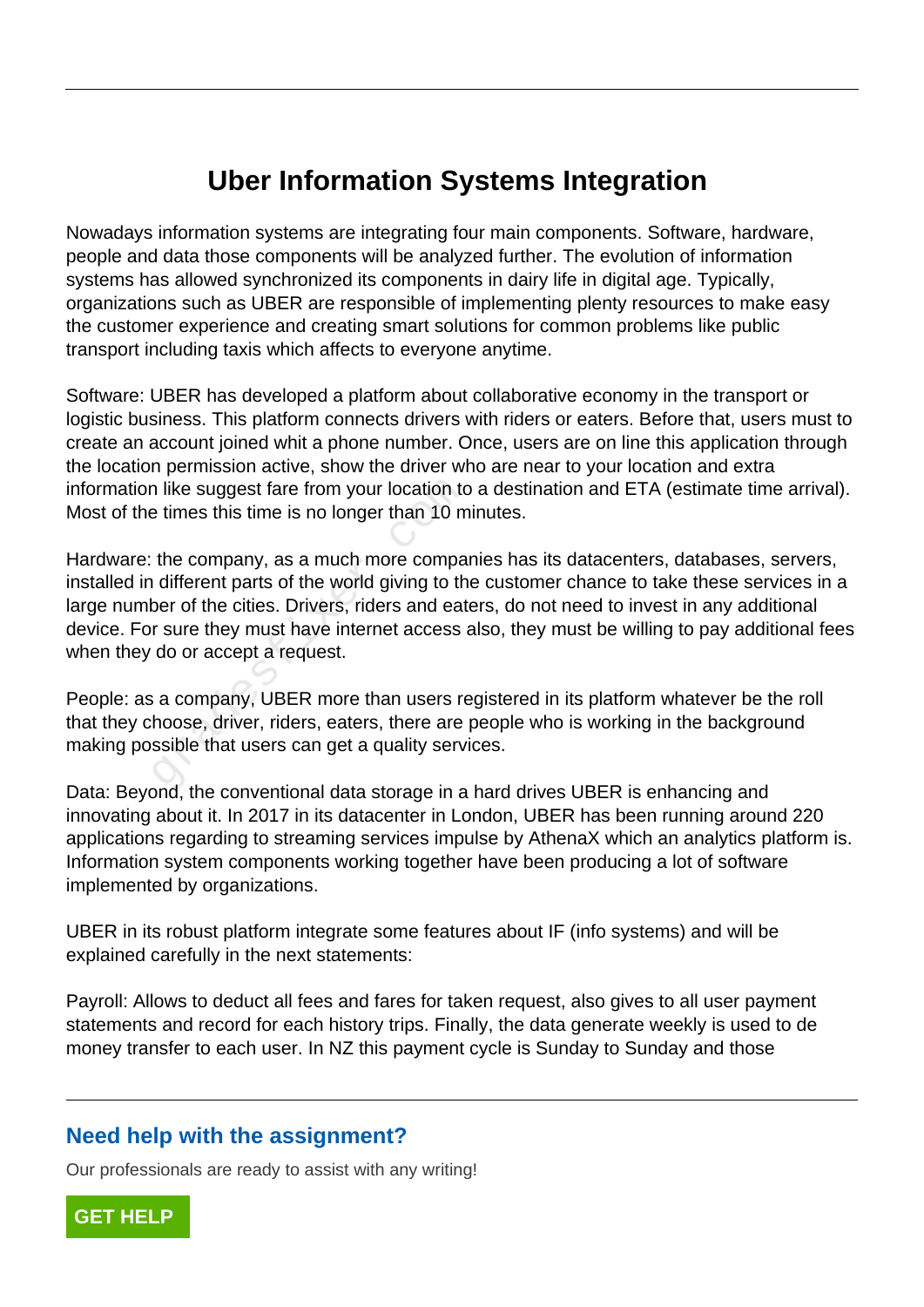transferences are sent each Tuesday.

Marketing: Through the app, users can receive notification about promotions, users are able to check advertisement about restaurants and interest places.

Customer Services: this app has a module which has been designed to manage any issue that users can have. Customer services staff, are able to follow tickets up, send and receive messages and so on. In the area of knowledge UBER, use a model which is composed by 2 mainly components.

Tactic: In a common way this knowledge is hard to write down and understand how works in the company due to makes a part of the information that the staff members gets through the experience. Also called expertise, this component develops some specific skills in each employee. One strategy of UBER has minimized employee turnover bring to the staff a good salaries and opportunities to growth in the company. Controlled turnover ratio in UBER maintains the competitive advantage facing the challenges to stay on the top of the innovative companies in digital age.

Explicit: in this component of the knowledge management UBER has plenty processes documented in many fields they run. For instance, how to build and specific zones where they might increase fares and offer of drivers in some rush hours of the day. This information is managed by top level of the company in terms of be competitive in their business. Other example comes up from IT department where every single task that the managers does, are associated to politics, guidelines, procedures. This information is classified like confidential information and is exclusive for internal use of the company however, plenty staff of the organizations has access to this information through the intranet the company use to share this and more information with all staff across the world. According to the research UBER, in the beginning, they used to choose a conventional model such as the prototype and they got successful results nevertheless, technology is a high dynamic field, processes and architectures has to be re-built simultaneously business grows. This model has four phases like; requirement gathering and analysis, design, implementation or coding, testing, deployment, and maintenance. It will be explained each phase and how UBER take advantage of these model. Intercompetitive advantage racing the c<br>is in digital age.<br>this component of the knowledge man<br>ed in many fields they run. For instance<br>ease fares and offer of drivers in some<br>by top level of the company in terms of<br>omes u

Requirement Gathering and Analysis: This phase is focused on understanding what the customer needs and how desire gets the outputs. Most of the times, managers meeting with his staff, research answers, questions like; how is going to use the system? how will they use the system? what data should be input into the system, what data should be output by the system? After that, plenty of documentation will be required in the next phase.

Design: At all kind specifications that the development needs are established at this point, what

## **Need help with the assignment?**

Our professionals are ready to assist with any writing!